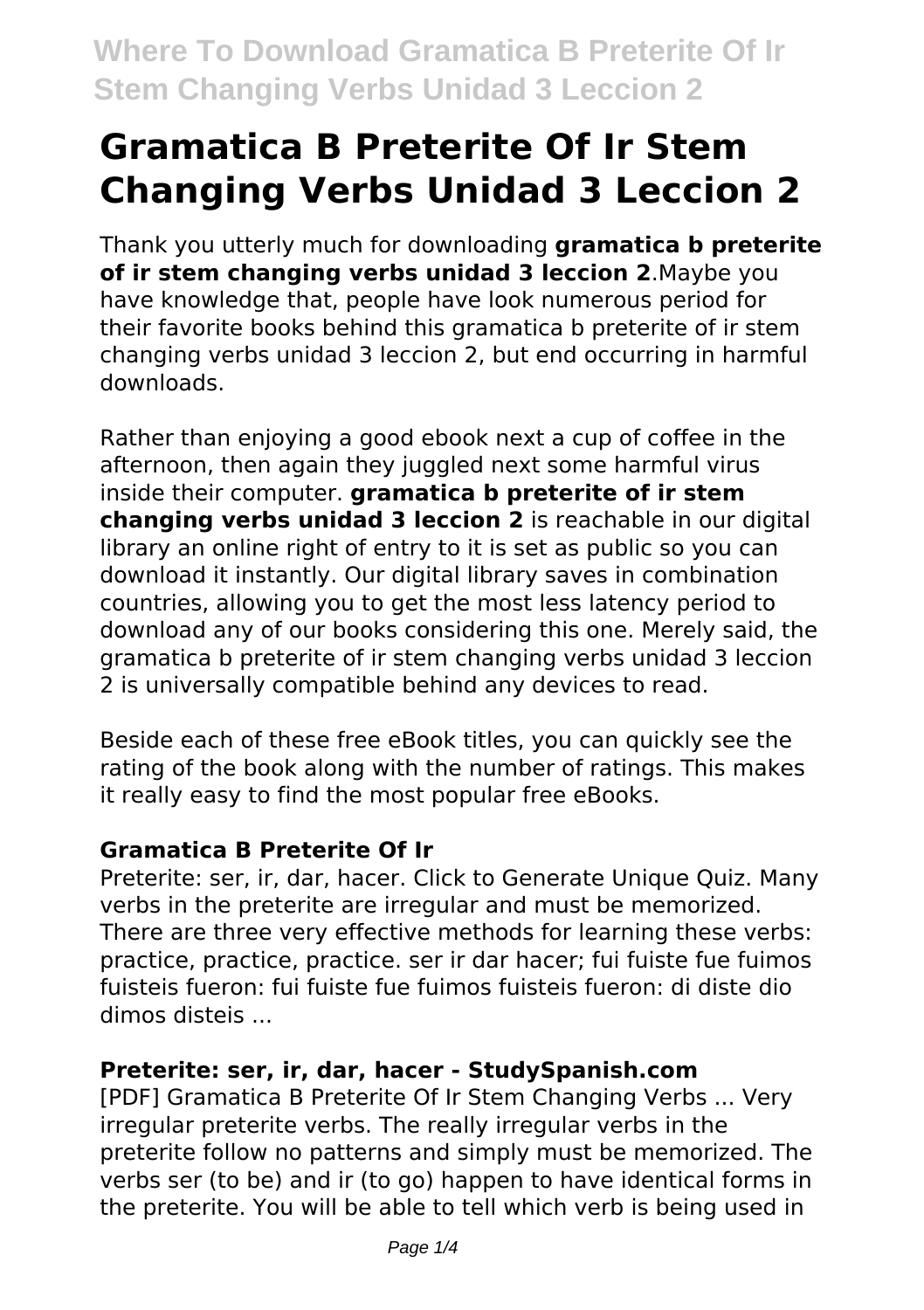### **Where To Download Gramatica B Preterite Of Ir Stem Changing Verbs Unidad 3 Leccion 2**

the context of a sentence.

#### **Gramatica B More Irregular Preterite Stems Answers**

Identical Twins: IR and SER. One of the strangest things to happen to Spanish verbs is to take on the exact same irregular preterite form, and this happens with the very common verbs ir and ser.Who knows why these two verbs evolved over the course of time to have the same preterite past tense form, but they do make life complicated if you're unfamiliar with them.

#### **Spanish Preterite Verbs Dar, Ver, Ir & Ser - Rocket Languages**

Kindly say, the gramatica b preterite of ir stem changing verbs unidad 3 leccion 2 is universally compatible with any devices to read Our comprehensive range of products, services, and resources includes books supplied from more than 15,000 U.S., Canadian, and U.K. publishers and more. Gramatica B Preterite Of Ir Preterite: ser, ir, dar, hacer.

#### **Gramatica B Preterite Of Ir Stem Changing Verbs Unidad 3 ...**

To make the preterite forms, drop the -er or -ir from the end of the infinitive and add the endings given above. To see the preterite tense conjugated forms of these verbs, click on a pronoun below:

#### **Spanish Verb Conjugation: Preterite Tense: ER & IR Verbs**

The Preterite: Irregular Verbs Ser, Ir, Hacer, Dar And Ver 15 Questions | By Lateacheronline | Last updated: Feb 26, 2013 | Total Attempts: 5031 Questions All questions 5 questions 6 questions 7 questions 8 questions 9 questions 10 questions 11 questions 12 questions 13 questions 14 questions 15 questions

#### **The Preterite: Irregular Verbs Ser, Ir, Hacer, Dar And Ver ...**

Gramática B Preterite of ir, ser, hacer, ver and dar Level 2, pp. 70-72 Goal: Use the preterite of ir , ser , hacer , ver and dar . 1 La familia Laredo participó en muchas actividades en su tiempo libre la semana pasada.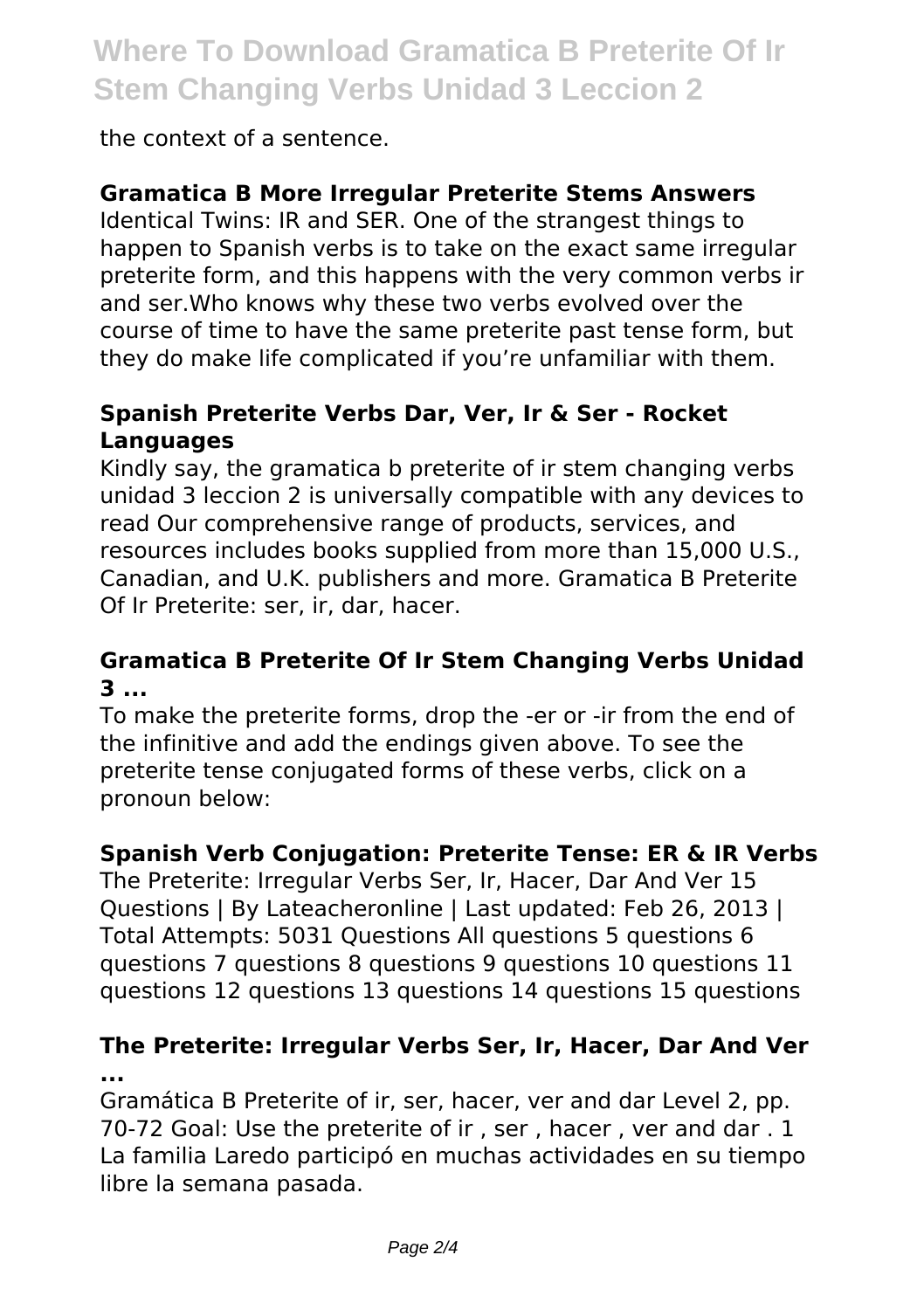## **Where To Download Gramatica B Preterite Of Ir Stem Changing Verbs Unidad 3 Leccion 2**

#### **A Gramática A Preterite of ir, ser, hacer, ver and dar a G**

The preposition "a" is always used. The formula is: ir a  $+$ infinitive  $=$  to be going to do something (in the near future) Voy a llevar a mi hermana a su casa. I am going to take my sister to her house. Vas a invitar a muchas muchachas. You are going to invite lots of girls. Cristina va a conversar con mi mamá.

#### **Ir a + infinitive - StudySpanish.com**

Gramática B 129 ¡Avancemos! 2 Cuaderno: Práctica por niveles Gramática B Preterite of –ir Stem-Changing Verbs Level 2, pp. 178-180 Goal: Use the preterite to talk about things the teens did. 1 Completa las oraciones con la forma correcta del verbo. (Complete the sentences with the appropiate form of the verb.) 1. En la cena, Ana pidió pescado. (pedir)

#### **Gramática A –ir Stem-Changing Verbs**

Chapter 2.2 Preterite ir stem changers. dormirse. pedir. preferir. vestirse. to fall asleep. to order. to prefer. to get dressed. dormirse. to fall asleep. pedir. to order. 28 terms. silviamerritt. 3-2 Gramatica - Preterite irregulars. estuv-pud-pus-sup-stem of estar. stem of poder. stem of poner. stem of saber. estuv-stem of estar. pud-stem of ...

#### **gramática chapter 2 preterite Flashcards and Study Sets ...**

gramatica b the verb gustar gramatica b the verb estar lesson answer verb estar gramatica c answers gramatica b the ... Gramatica C The Verb Ir Answer - studylib.es On this page you can read or download gramatica a preterite of regular ar verbs answers in PDF format. If you don't see any interesting for you, use our search form on bottom ...

#### **Gramatica A The Verb Ir Answer Key**

Verbs ending in -ir that undergo stem changes in the present tense also under go stem changes in the preterite. These verbs have a stem change in the second person formal singular ( usted ), third person singular ( él, ella) and third and second person plural ( ellos, ellas and ustedes) forms.

### **Irregular, Spelling Changes, and Stem-Changing Preterite**